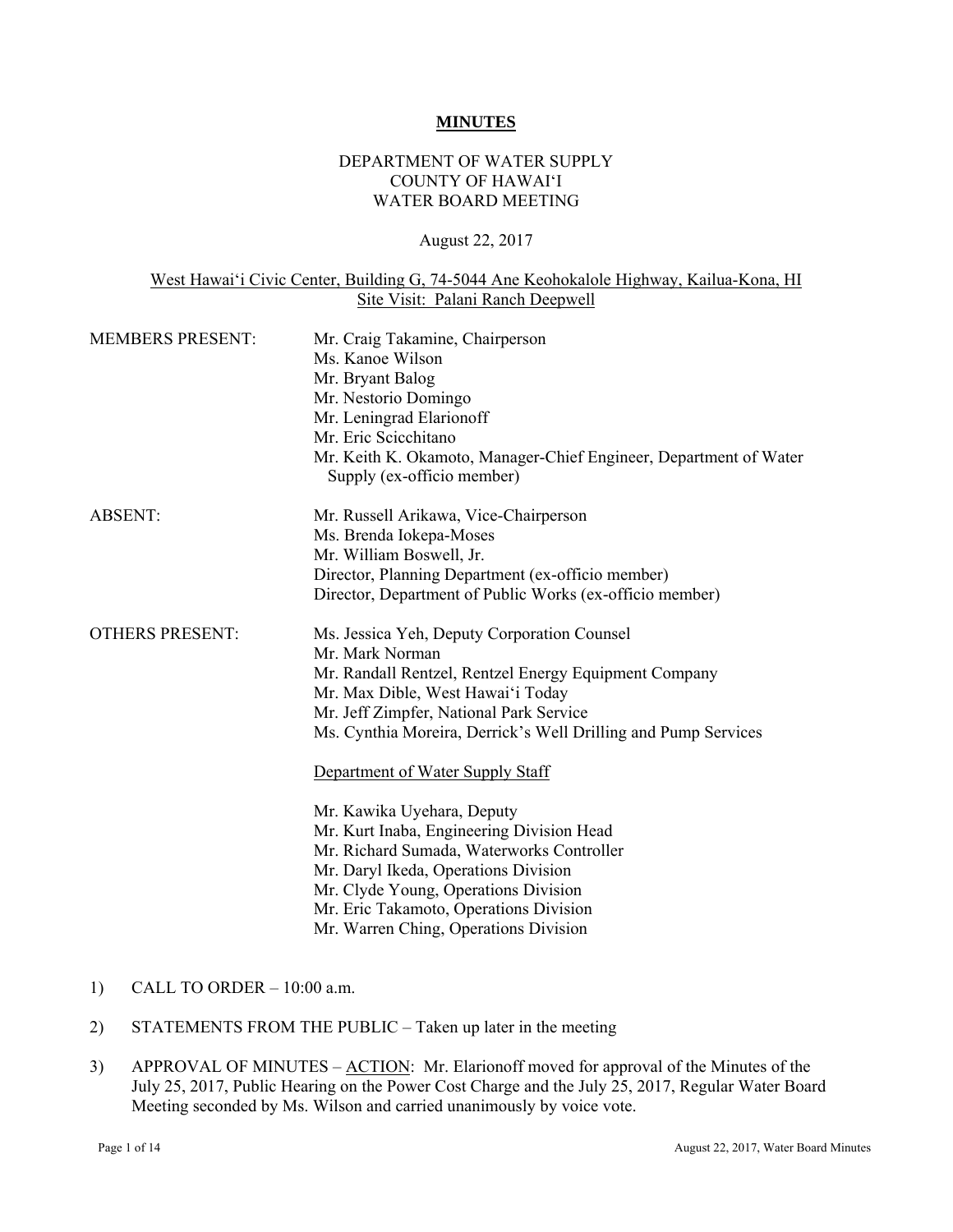### 4) APPROVAL OF ADDENDUM AND/OR SUPPLEMENTAL AGENDA

ACTION: Chairperson Takamine moved to convene Executive Session after the Manager-Chief Engineer's report pursuant to Hawai'i Revised Statutes, Section 92-5(a) (4) to consult with the Board's attorney on questions and issues pertaining to the Board's powers, duties, privileges, immunities, and liabilities. If approved, convene Executive Session per HRS 92-4 and need at least five votes. Motion seconded by Mr. Scicchitano and carried unanimously by voice vote.

ACTION: Chairperson Takamine moved to amend the Agenda per Hawai'i Revised Statutes, Section 92-7(a) to add the Executive Session and to also move the testimony portion to later in the Agenda; seconded by Ms. Wilson and carried unanimously by voice vote.

## 5) NORTH KONA:

## A. **JOB NO. 2013-989 (REBID), KAHALU'U SHAFT INCLINED LIFT REPLACEMENT:**

This project consists of the work to remove the existing inclined lift system and controls, and the installation of a new traction drive inclined lift system and wireless controls, all related materials, equipment, and accessories; in accordance with the plans and specifications.

Bids for this project were opened on August 10, 2017, at 1:30 p.m., and the following are the bid results:

| Bidder                            | <b>Bid Amount</b> |  |
|-----------------------------------|-------------------|--|
| Jas. W. Glover, Ltd.              | \$1,465,000.00    |  |
| ThyssenKrupp Elevator Corporation | Non-Responsive    |  |

Project Costs:

|                                      | <b>Total Cost:</b> | \$1.611,500.00 |
|--------------------------------------|--------------------|----------------|
| 2) Contingencies $(10.0\%)$          |                    | \$146,500.00   |
| 1) Low Bidder (Jas. W. Glover, Ltd.) |                    | \$1,465,000.00 |

Funding for this project will be from DWS's CIP Budget. The contractor will have 420 calendar days to complete this project. The Engineering estimate for this project was \$1,260,000.00.

The Manager-Chief Engineer recommended that the Board award the contract for JOB NO. 2013-989 (REBID), KAHALU'U SHAFT INCLINED LIFT REPLACEMENT, to the lowest responsible bidder, Jas. W. Glover, Ltd., for their bid amount of \$1,465,000.00, plus \$146,500.00 for contingencies, for a total contract amount of \$1,611,500.00. It is further recommended that either the Chairperson or the Vice-Chairperson be authorized to sign the contract, subject to review as to form and legality by Corporation Counsel.

MOTION: Ms. Wilson moved for approval of the recommendation; seconded by Mr. Balog.

The Manager-Chief Engineer noted this is overdue for replacement. In answer to a question of the reason why the second bidder was non-responsive, he noted they did not submit their bid bond. He added that the decision to recommend award to Jas. W. Glover, Ltd. (Glover), was based on the bid amount being in the vicinity of the engineer's estimate.

 non-responsive. He did not think you could say it is a low bidder when it is the only bid you have. Mr. Domingo stated he had an issue with there being only one responsible bidder; the other being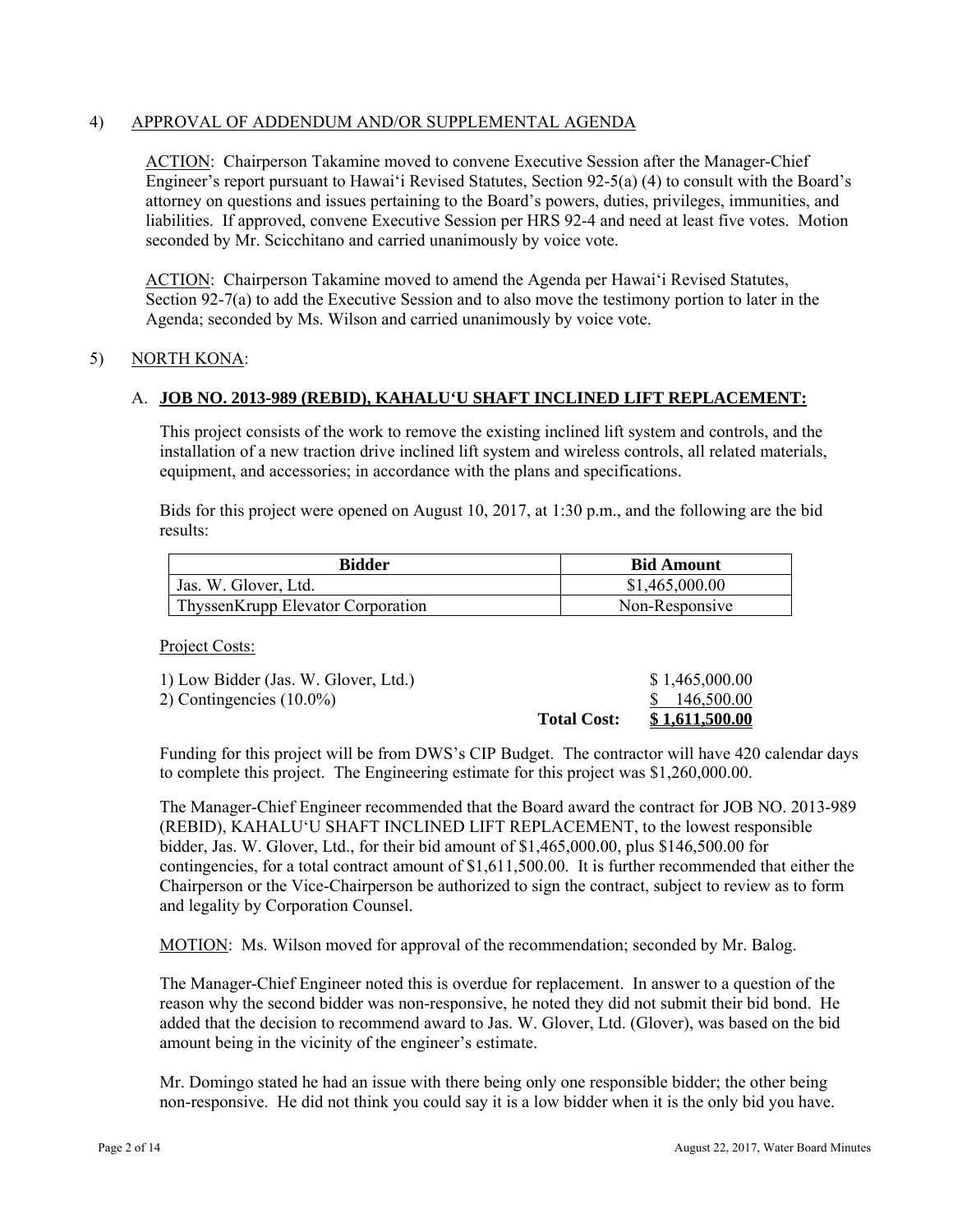Chairperson Takamine noted this is a rebid, and when asked if these were the same bidders as the first bid, Mr. Takamoto replied they were. Chairperson Takamine continued that given the fact that the hil-a-vator is not in working condition and there were only two bidders last time, he was uncertain of how many more bids you could get by bidding it out again.

The Manager-Chief Engineer stated that there are not many options available as far as contractors that can do this work. There are options under the Hawai'i Revised Statues if this is not awarded at this meeting, however nothing that could replace the sealed competitive bid process or improve upon it, in his opinion. The Department could go into direct negotiations or rebid once again; however, the challenge with that now is that everyone knows what the current bid is and it may affect subsequent bids. The Department's recommendation is to award to Glover.

ACTION: Motion was carried unanimously by voice vote.

# **ENVIRONMENTAL MANAGEMENT:**  B. **RIGHT-OF-ENTRY FOR COUNTY OF HAWAI'I DEPARTMENT OF**

The Hawai'i County Department of Environmental Management ("DEM") would like to survey the Department's Hina Lani Tank site to initiate design plans for the site. The Water Board approved transfer of its unused 1.0-MG reservoir to DEM for their wastewater division at its March 28, 2006, Board meeting. The site has not yet been legally transferred to DEM, so they are seeking a right-ofentry to survey the property in contemplation of the property transfer.

The Manager-Chief Engineer recommended that the Water Board approve this Right-of-Entry affecting Tax Map Key (3) 7-3-009:027 for DEM and authorize the Chairperson or Vice-Chairperson to execute the document subject to the review and approval as to form and legality of the Corporation Counsel.

MOTION: Mr. Balog moved for approval of the recommendation; seconded by Ms. Wilson.

The Manager-Chief Engineer noted that this is to allow the DEM to go onto the property and do their survey for subsequent work needed in anticipation of their Kealakehe Treatment Plant Upgrade project for use with R-1 infrastructure. After this step, the DWS will need to convey the property to the County.

ACTION: Motion was carried unanimously by voice vote.

## 6) MISCELLANEOUS:

## A. **DEDICATIONS:**

We received the following documents for action by the Water Board. The water systems have been constructed in accordance with the Department's standards and are in acceptable condition for dedication.

### **1. GRANT OF EASEMENT AND BILL OF SALE**

Waiākea Fairways Subdivision Grantor: Hilo Two, LLC Affects Tax Map Key: (3) 2-4-002:073 (portion) Waiākea, South Hilo, Island of Hawai'i, Hawai'i Facilities Charge: \$265,190.00 Date Paid: 6/2/2017 Final Inspection Date: 4/13/2017 Water System Cost: \$362,664.00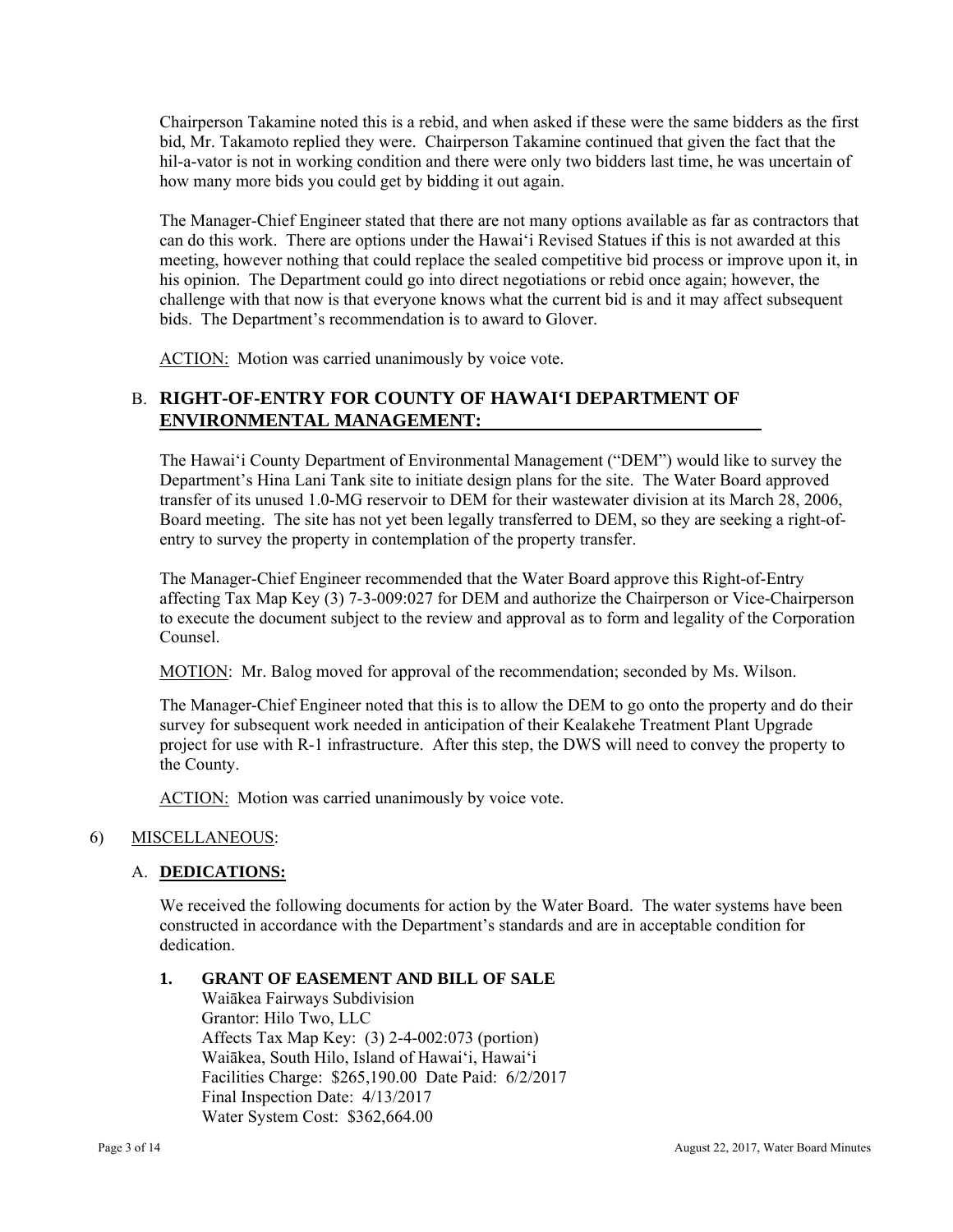## **2. GRANT OF EASEMENT AND BILL OF SALE**

Ali'i Heights, Unit 2, Phase VI Grantor: David J. and Katherine T. Wierrenga Affects Tax Map Key: (3) 7-7-028 (portion) Pāhoehoe 3rd, North Kona, Island of Hawai'i, Hawai'i Facilities Charge: \$5,500.00 Date Paid: *TBA*  Final Inspection Date: 8/2/2017 Water System Cost: \$18,412.36

The Manager-Chief Engineer recommended that the Water Board accept these documents subject to the approval of the Corporation Counsel and that either the Chairperson or the Vice-Chairperson be authorized to sign the documents.

MOTION: Mr. Balog moved for approval of the recommendation; seconded by Ms. Wilson.

Mr. Inaba added the date for the Facilities Charge on Item No. 2 which was paid August 21, 2017.

Mr. Elarionoff stated that when he joined the Board, he noticed the second line in these items indicate Department's standards are in "acceptable" condition. He wished it said something like "exceptional," instead of "acceptable." It sounds like it is barely making that threshold, and that is okay; but in looking at what is happening in Kona, he wondered if that would have anything to do with it because the standard may not be high enough or if it is just a matter of semantics.

The Manager-Chief Engineer replied it may be just a matter of semantics. Basically "acceptable condition" means that it is compliant with the Water System Standards; and if the system is constructed to those standards, there is a level of consistently, adequately, and appropriately ensuring that the system will work as it should.

Mr. Elarionoff stated that the pump from Waimea that came to Kona was supposed to be okay and was supposed to be acceptable, but it was not. He wondered if that could have had anything to do with the standard that the Department had set forth. In looking at these words, he wondered if it were possible.

The Manager-Chief Engineer replied that he could explain more about the Waimea pump and motor situation when that item comes up later in the agenda, and how that might differ from this typical dedication.

ACTION: Motion was carried unanimously by voice vote.

### B. **MONTHLY PROGRESS REPORT**:

Mr. Balog asked about the Waikoloa Reservoir No. 1 Earthquake Repairs project and how the tree removal plan is going.

Mr. Inaba stated that the Department has just received comments from the Department of Hawaiian Home Lands (DHHL) and that is being worked on as of yesterday. He received comments back from the consultant, and they are working on the update. A couple more pieces of information need to be submitted, but it is moving along. Their Land Division had comments and they have given their assistance in pushing it through. The Right-of-Entry was received and the subsequent easement will be followed up on.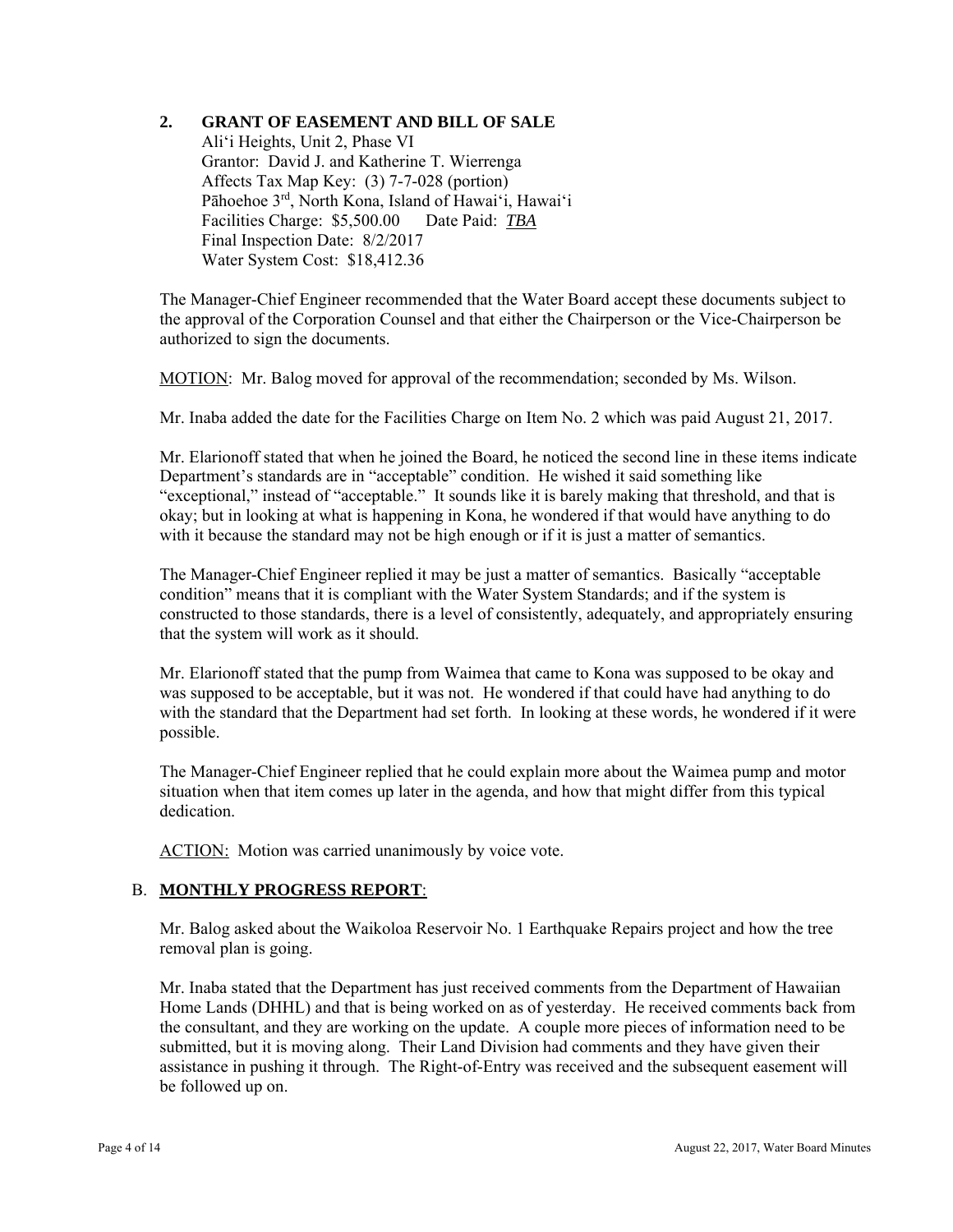Mr. Balog asked if it is expected to be put out to bid within the next few months.

Mr. Inaba replied that it was. As soon as the Department of Land and Natural Resources (DLNR) receives DHHL approval, they can go to their board for approval. The Department has been keeping up communications with both agencies so they are aware of the status.

Ms. Wilson asked about the status of the funding with FEMA.

Mr. Inaba replied that they are being kept in the loop, and it is anticipated that FEMA will be funding a portion of this project.

Mr. Scicchitano asked if there is a ranking of the projects based on need and urgency or how that happens within the Department.

The Manager-Chief Engineer replied that the Department has a ranking system via its Water Master Plan, which basically identifies the projects on the CIP list that comes for the Board's approval on an annual basis. At that point, they are set that into motion. Once it is on the 5-year CIP list, it is of significant priority to get completed.

### C. **REVIEW OF MONTHLY FINANCIAL STATEMENTS:**

Mr. Elarionoff asked about Page 1, where it indicates an Accrued Worker's Compensation Increase of \$221,000 or 61% from prior year. He asked if it had any relation to Page PUD3, "Administration Account No. 5015" showing no injuries or damages.

Mr. Sumada explained that it is sort of related, but the reserve that is described on the first page is a number which he obtains from the County of Hawai'i, Worker's Compensation Division. That number is how much they estimate the Department will owe for medical expenses for injured employees, payments to injured employees, and for legal costs for injured employees in the future as of each fiscal year end.

Mr. Elarionoff asked if it was a guess, then, of what the future is going to be; but on the other hand, Page PUD3 shows no injuries.

Mr. Sumada stated that the account Mr. Elarionoff mentioned shows how much was actually spent for the month of July on payments for employee injuries, to doctors and to employees. It is a historical account of what happened in July. The number on the first page, the reserve, is a projection of how much is anticipated to be spent in the future.

Mr. Elarionoff asked if this projection was based on an increase in personnel or an increase in injuries.

Mr. Sumada replied it might be both, but he thought it was more an increase in the number of injured employees. It is estimated based on having 28 injured employees at year end, versus 23 in the previous year; and that is what he received from the County.

Mr. Elarionoff wondered if they have been halfway accurate because this 61% is a big chunk and he was sure the Department has safety programs to prevent things like this from happening. He asked if they are saying the Department's preventative program is not good enough, therefore resulting in these projections. It sounds like they are saying it is inevitable, even though the Department has a safety program; but that if the safety programs were increased, the projected injuries would decrease.

The Manager-Chief Engineer replied the Department would check with the County's Human Resources Department on their method of calculating and report it back to the Board.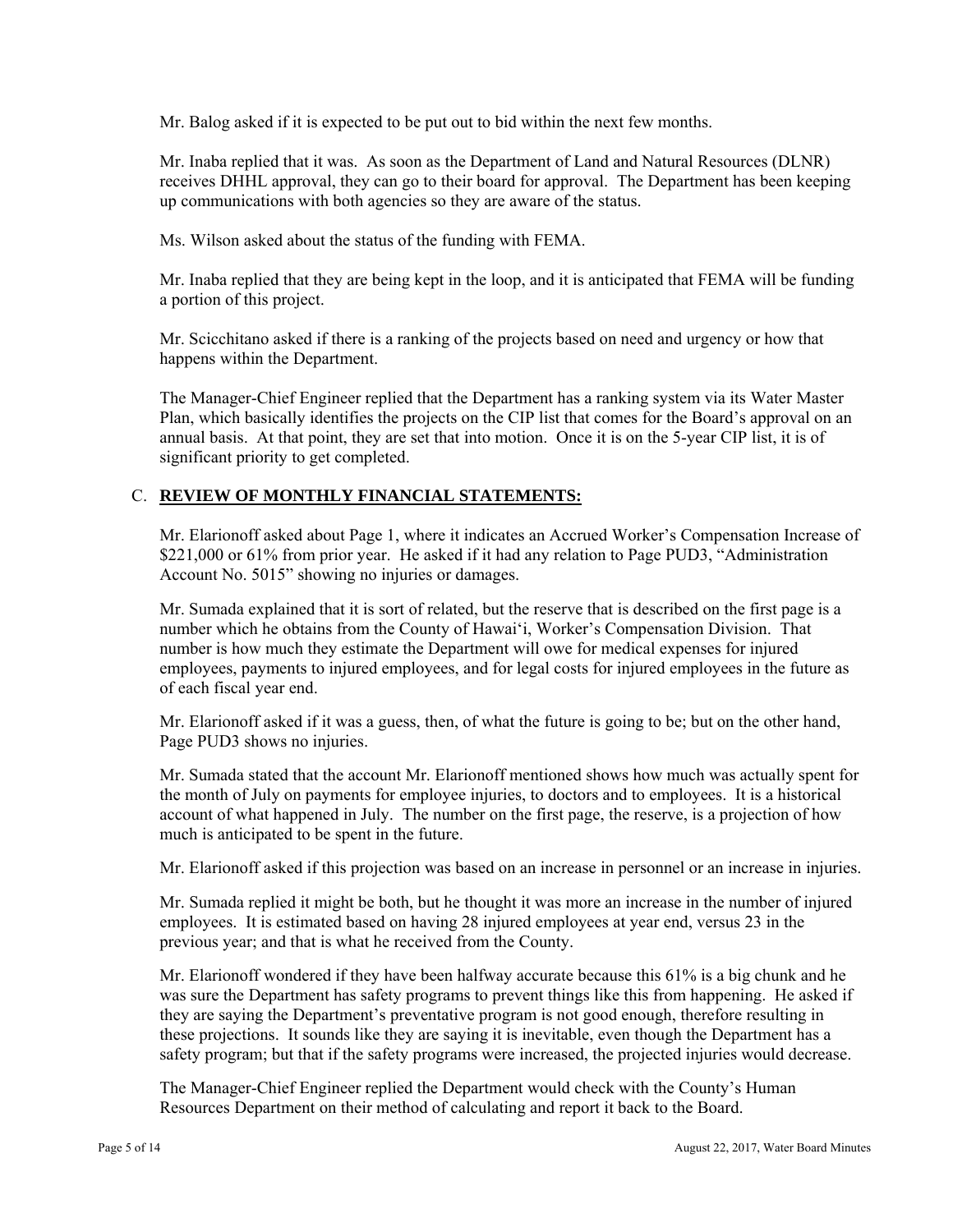### D. **MANAGER-CHIEF ENGINEER'S REPORT**:

#### 1) North Kona Water Restriction

 Department has been on several iterations of contingency planning at this point. In anticipation of a The Manager-Chief Engineer first provided a recap: In January 2017, the Department had four out of seven mauka wells down. The total amount of wells in the North Kona System is thirteen. The Department issued a Water Restriction at that time. Subsequently, some wells came back online, went offline, and then Keahuolū (QLT) Well went offline at the end of June, but was back online early July. That was five wells, but it went back to four. On August 13, Honokōhau Well went down. The possibility that Honokōhau Well might go down, the Department postponed the Waimea Well repair because the pump and motor for that well was close enough that it could be used at Honokōhau. On August 13, when Honokōhau Well went down, the pump and motor from Waimea were mobilized at the Honokōhau Well site. The pump and motor were extracted and the process of setting the new pump and motor in the hole began. There was a Centrilift technician (the manufacturer's technician) on site to evaluate, inspect, and participate in the well repair. During the course of that preparation, the technician's inspection revealed that the motor was defective. From his understanding, if it were to be sent down the hole, there was a high likelihood that would fail immediately or shortly after. It was decided it was not worth going through all of that with that expectation. Based on this, the Department did a review of the specifications for the Waimea pump and motor. They were quite thorough, but some concerns were brought to light and could possibly lead to future legal matters. If the Board wants detailed discussions on that, it may want to consult with Corporation Counsel in the closed session. If the Board wished, he could forward what those specifications look like. In relation to Mr. Elarionoff's earlier question if the water system was acceptable, for this particular project, all components of the specifications were met. That pump and motor should have been good to go, but that was not the case. Something was missing. If it met the requirements of the contract, it would have been acceptable and it would have had an actual level of performance as guided by the specifications for level of pump efficiency, testing requirements, inspection requirements, etc. It is a subjective level of excellence; but to him, it is over and beyond the bare minimum acceptable standards. He shared with the Board that there have been questions and concerns from the community as well as internally on what the Department has been doing and what is planned to be done in order to avoid putting itself and the community in this situation again.

Mr. Domingo stated that the motor which came from Waimea had not been used before. It came from the manufacturer to the Big Island. Suddenly when it is time to use it, it is found defective. It is very frustrating.

The Manager-Chief Engineer agreed that it is very frustrating. He explained that when the pump and motor comes from the manufacturer, it is crated. The requirements are that it is vacuum sealed to protect it from corrosion and the elements during storage. When the Department received the pump and motor and did its visual, it looked painted up and like it was supposed to work but there still are sealed components. For example, if you look at a cell phone, on the outside, it looks like it is supposed to work, visually; and that is basically all you can do. With this particular repair, what the Centrilift technician did was once it was lifted into a vertical position, he drained the oil, checked the oil, and the plan was to refill the oil. Subsequently, some concerns came up during the process that led to further checks of specific components and specific dimensions of where the shaft was sitting, which led to further concerns. All of those things were not visible when it was lying down in the crate. A lot things require the motor to be in the vertical position to do inspection. The Department's plan, moving forward, is to require the contractors, suppliers, or distributers to do a thorough checklist of items with the equipment in the proper position before the Department accepts shipment of the item.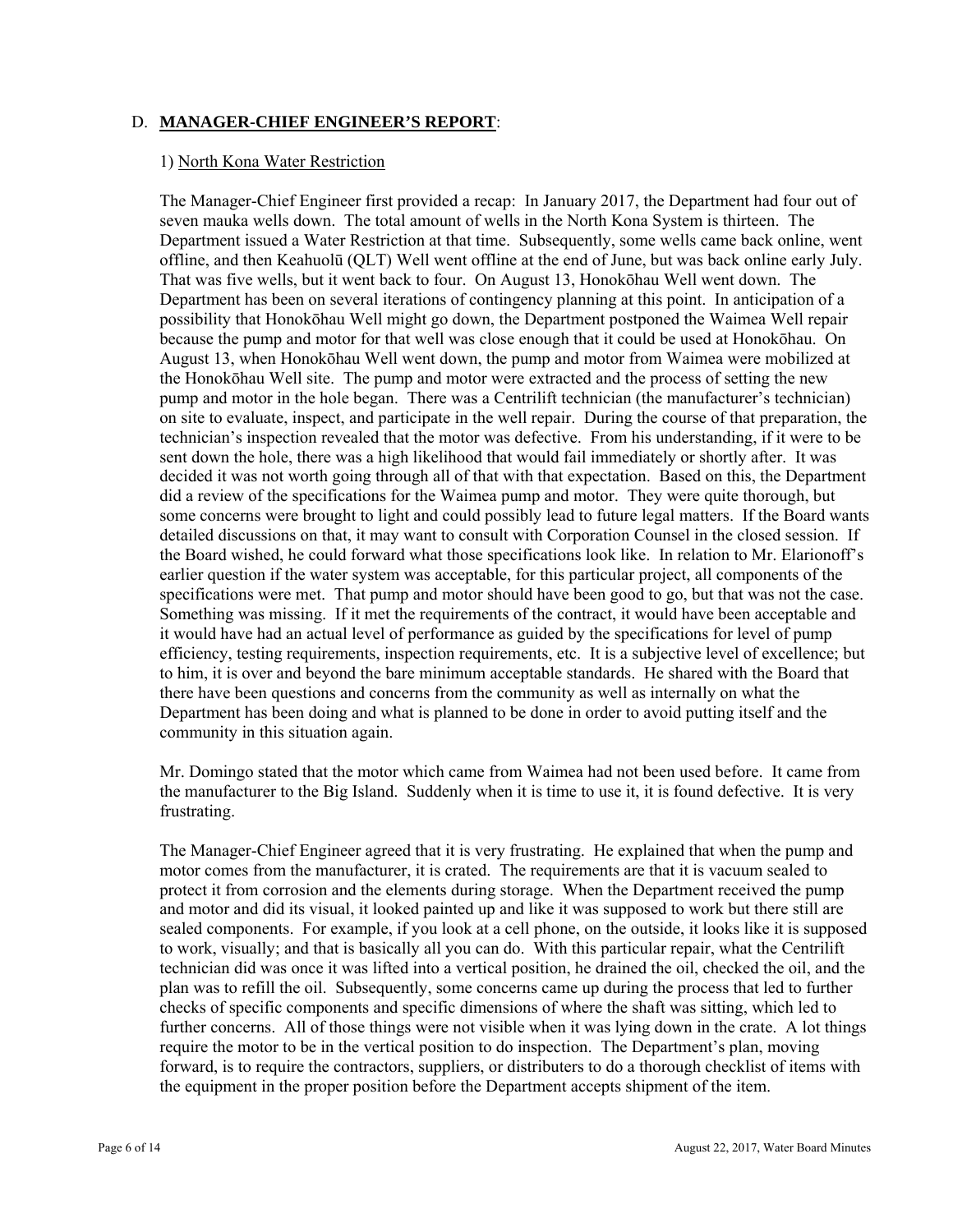Mr. Domingo stated that was what he was going to suggest.

The Manager-Chief Engineer stated that maybe a third-party licensed engineer or someone would have to certify that all of those checks were done before the Department takes acceptance. In the past, the Department was able to rely on the pump manufacturer's certification that the pump and motor were good to go; but in this particular case, it did not turn out that way.

In response to Mr. Elarionoff's question of how long the pump and motor were in storage, Mr. Takamoto replied it was about one month.

Mr. Balog asked if the Department saw issues with the performance of Honokōhau Well, therefore putting contingency plans in place in anticipation of the well going down.

The Manager-Chief Engineer replied there were no performance issues; but based on the Department's luck so far, until Palani and Hualālai wells were back online, he wanted to have a contingency plan in place in just in case the largest well running went offline, which was Honokōhau. It showed no signs until it failed.

 replied it was basically a hunch. The Department is in its fourth or fifth level of contingency planning In response to Mr. Balog's question of whether it was basically a hunch, the Manager-Chief Engineer at this point and is not taking any chances and is being as ultra-conservative as possible.

Mr. Balog asked if there are any other wells throughout the island showing signs of failing.

The Manager-Chief Engineer replied there are 70 wells around the island and three Mechanical Engineers that not only have to focus primarily on Kona but have other situations concurrently going on.

Ms. Wilson noted only three Mechanical Engineers for 70 wells.

The Manager-Chief Engineer stated their plate is pretty full. For the most part, most of the Department's systems have redundancy. In Kona, the people of the community are doing great in cutting back their water use. The fact that five out of thirteen wells are down and the tanks are still maintaining stable levels shows how robust the system is. Not all the Department's systems are this robust. There are some single-source systems which are other high-priority systems that are being factored into the pump and motor replacement programs, but most of the 23 water systems have water redundancy already built in so if one source goes out of service, people will still have the same amount of water without having to go on conservation. That does not mean the Mechanical Engineers are just forgetting about those other wells, boosters, PRV stations, inlet control stations, and telemetry. That is all on their plate.

 the Department is actively working to ensure that does not happen. As bad as things seem, try to look Chairperson Takamine stated that the thing to point out is that even with all of the things happening in West Hawai'i to date, to his knowledge, there has been no loss of water service. It goes to show that on the bright side and look for solutions looking forward. It is the Board's part to work with the Department in looking for solutions.

Mr. Balog commended the Department in making an effort to move water from other areas. He recalled Honoka'a where the Department was hauling water day and night to make sure everyone was supplied. No matter what, the Department always does an excellent job in making sure everyone has water.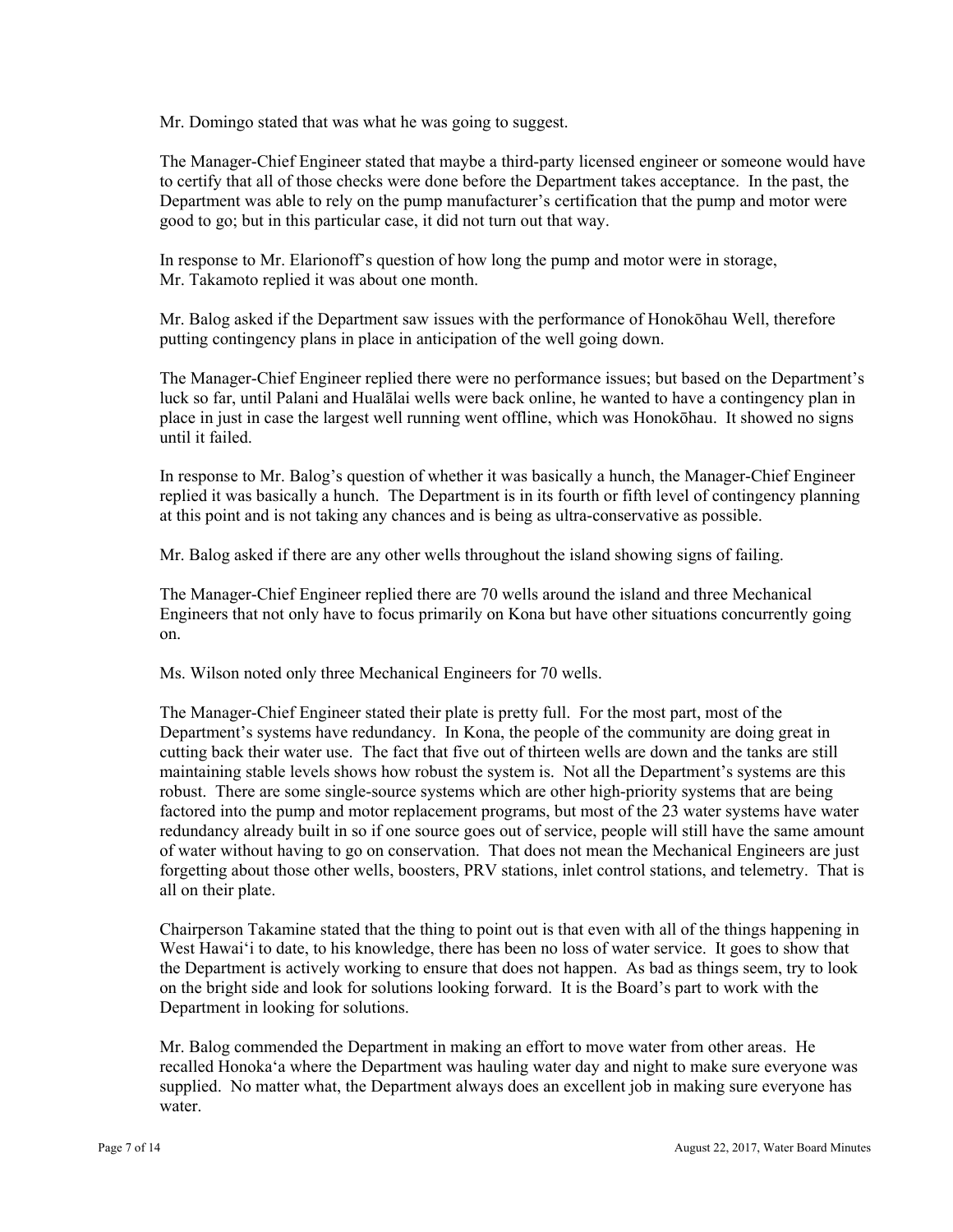Mr. Elarionoff asked the Manager-Chief Engineer to elaborate on an email he sent about the pump's impellers and the bowls.

The Manager-Chief Engineer stated that perhaps one of the Mechanical Engineers could help explain why, in the last Honokōhau well failure, four of the nine bowls showed significant wear and the remaining five not so much. He asked Mr. Young if he had a theory.

Mr. Elarionoff recalled it mentioned something about abrasion or material that was in there and asked on what location in the shaft did the impellers wear out.

Mr. Young replied that the top impellers were where it had holes on the bowl.

Mr. Elarionoff asked if all five were on the top.

Mr. Young replied there were four and they were on the top.

The Manager-Chief Engineer asked Mr. Young if it was correct that basically the shaft dropped a little and the impellers were rubbing against the bowls.

Mr. Young replied that if he were to guess what happened, the top impellers also face the highest pressures. There is potentially more downforce than the ones on the bottom, plus there are tolerances; however, his conjecture would be because of the high pressure.

The Manager-Chief Engineer asked what holds those impellers place on the shaft itself.

Mr. Young replied it is almost like it is press-fit on.

The Manager-Chief Engineer stated that in other words, they could get forced down differently or one impeller could have [had that happen].

Mr. Young replied the impellers would probably stay locked. It is just that in that case, the thrust bearing, the Department suspects, failed so the impellers are going to drop. When the thrust bearing fails, basically, it is on the bottom and the whole shaft drops and the top impellers are under the highest pressure.

Chairperson Takamine asked if impellers are like a compression fitting.

Mr. Young replied that was correct. It sits on the shaft.

Mr. Elarionoff asked if there was a way to avoid that from ever happening again.

Mr. Young replied one of the things that needs to be done is to find out exactly what happened. The Department is trying to determine if it was the thrust bearing that caused it or the pump. It is being shipped back to factory to rebuild it as soon as possible, so hopefully, the Department will have that information within another week and a half. The pump part could be seen, but you cannot tear down the motor in the field; however, indications were the thrust bearing. When it fails, the impellers drop and then they ride the bottom and tear up the bowls.

Mr. Elarionoff asked what it means when Mr. Young says "drop," if it a quarter inch, or a half an inch.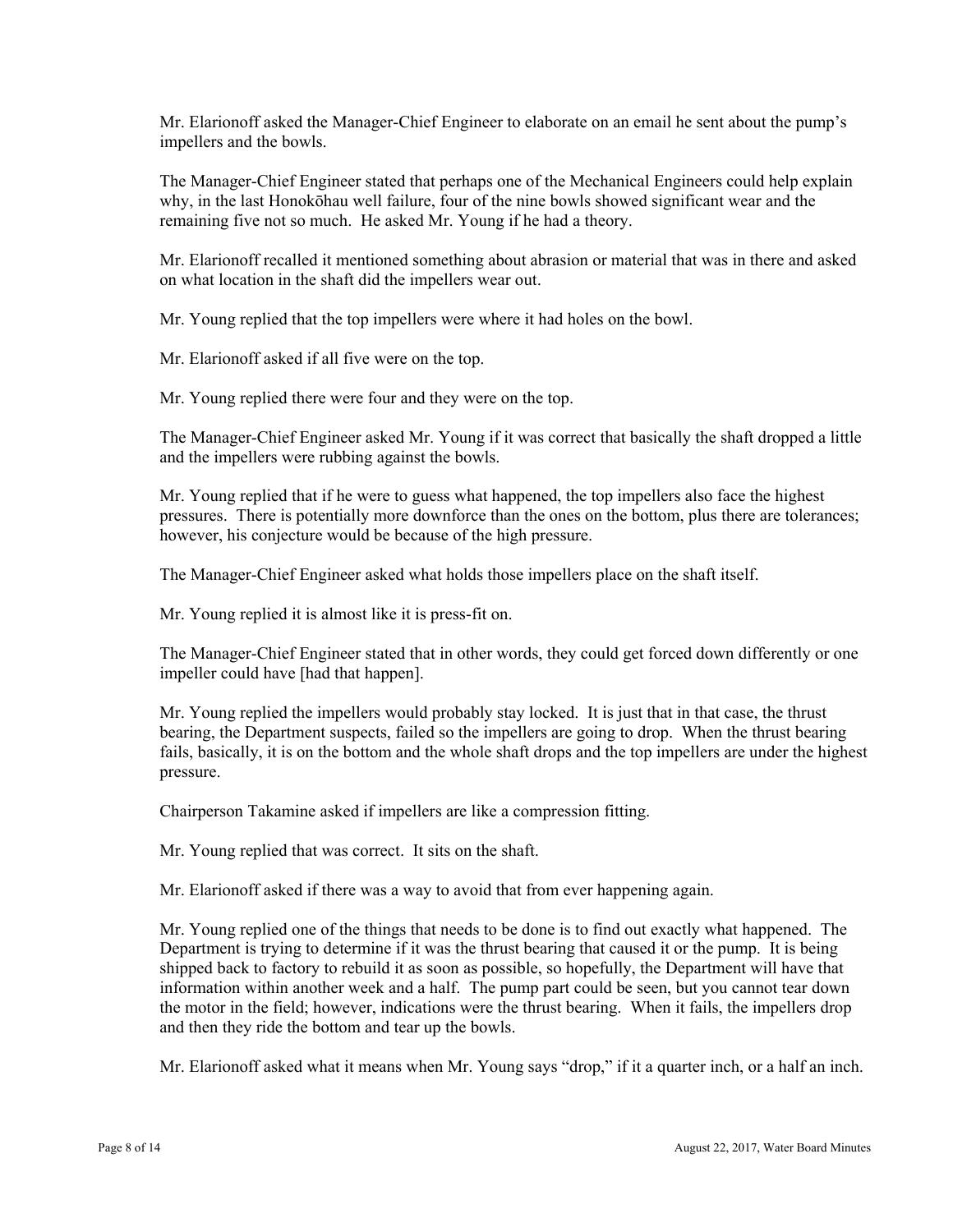Mr. Young replied it was 5/16's so a little over one-quarter inch; however, the lateral indicated 1/8 of an inch. Anything beyond that is going to start rubbing.

Mr. Elarionoff asked if all of the expenses happening in the Kona area jeopardizes any other work, financially, that is supposed to be done on the island.

The Manager-Chief Engineer replied that all the funds for these well repairs are coming from the Department's CIP reserves. The CIP includes a budget for repairs each year. At this point, he did not see anything [being jeopardized] as the Department puts a significant amount in the budget; however, it is just that right now, it is all being spent in Kona instead of throughout the island. That will need to be looked at. All CIP projects currently in design or construction have had their funds secured and are okay. The Department may need to look at available funding for things that it was looking at still having to commit funds to at this time.

Mr. Elarionoff commented that people are very upset about this situation; but by the same token, if you consider what is happening in North Korea, he thought that we, as an island, have to show that we have to work together and this has made us work together as a whole island and he thinks it is a good thing.

The Manager-Chief agreed with that and is confident it will make the Department better. Tough situations make people better. The Board agreed.

Mr. Domingo commented that he lives in the area under water restriction. Reading everything on what has been going on, you can see it is creating a bit of stress because the residents are being asked to cut down on their water consumption. Everyone loves their plants and the beautiful flowers, but if not allowed to water them, they will just have to watch them wilt, and it is not very good. He mentioned what he had spoken of last month, which was someone's suggestion of importing water from East Hawai'i. The Manager-Chief Engineer had said it was not feasible, and he understood—that it would probably cost a lot of money to do it. The next best thing he could think of is putting some redundancy into the Department's wells, such as a secondary well right next to the primary well. If the primary well components break down, you have a secondary system back on line and that way disruption could be minimized. He mentioned in the aerospace industry, every component on the airplane has back-ups. If a hydraulic system "A" breaks down, they have a system "B" that comes online. He realized it would cost a lot of money, but he thought that placing some redundancy in the system would make things come out better in the end.

The Manager-Chief Engineer agreed and appreciated Mr. Domingo's comments. For future wells, the plan is, instead of having one 1,400 gpm well with a 700 or 800 horsepower motor, it will drill two wells and have them at 700 gpm with 400 horsepower motors. The anticipation is that one will have a longer life with the lower capacity motor and adequately sized casings to allow for proper cooling for added longevity. And just like Mr. Domingo mentioned, if one goes down, there is still the second well as backup.

#### STATEMENTS FROM THE PUBLIC

(The Chairperson took up Statements from the Public at this time.)

#### 1. Ms. Cynthia Morreira

C. Morreira: First of all, thank you. I apologize for my tardiness; the weather was really bad driving over. But I am here representing Derrick's Well Drilling. I am Cynthia, and I am asking for relief. We were the contractors that supplied the spare unit that was used for the Honokōhau repair and I am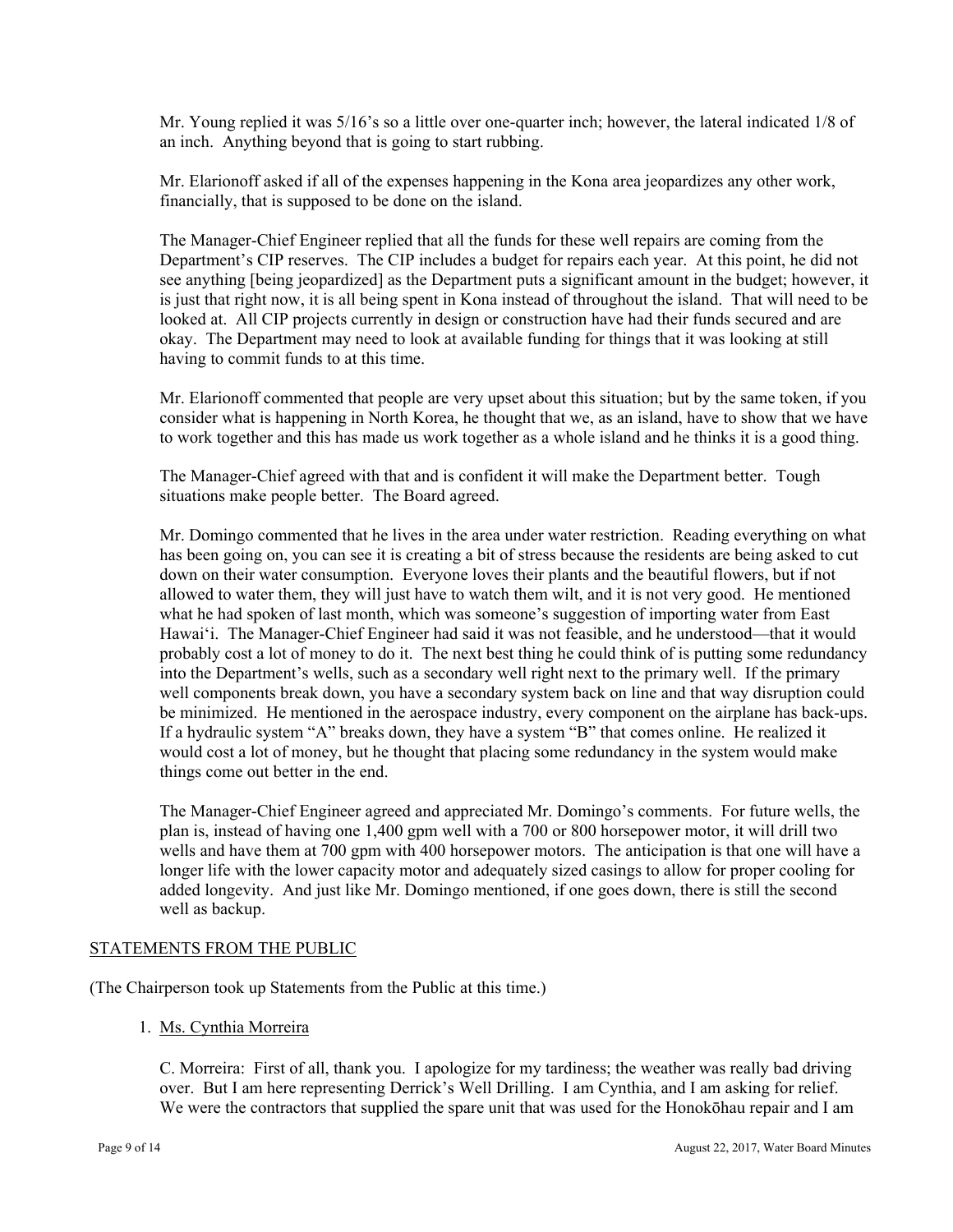here to ask if I could be present on the next month's agenda and asking for relief of liquidated damages. Our manufacturer took a year and approximately two months to deliver this unit to us. And I went over all our emails this morning and went back and looked at the correspondence between the two of us and found that the order was placed in…I placed in the order myself and it was a little bit behind…about a week behind from the Notice to Proceed...I'm not gonna cover that up; but the correspondence between the two of us, I found, and there were nine tests that were sent in to the engineer in charge of this project before the tests were actually accepted. Nine…that's a lot. There was also correspondence between the two of us in December, February, March, April, May…all the way from last year to this year, checking on the updates and what is happening with the testing and which I can provide hard copies if I'm allowed to speak on next month's agenda. But that is my reason for being here is for relief of liquidated damages and also if you could kindly honor a time extension. It was out of our control. We did the best that we could to keep up with this manufacturer, and being a year and two months behind schedule is not a normal thing for our company. That is a long time; and unfortunately, when the unit came in, it was deemed defective, which we had no knowledge of. We had no…we didn't know until it actually was opened and ready for installation. I'm sure you folks went all over it already from the protector to the pump to the motor, but especially the motor. We were assured by the manufacturer that the motor was drained properly and refilled with oil; but apparently, that was not the case.

### 6) MISCELLANEOUS:

### E. **CHAIRPERSON'S REPORT**:

Chairperson Takamine stated that the way he sees it, here in West Hawai'i, ever since he first joined the Board, it was right at the point where the National Park Service petitioned the aquifer. The Department spent so much time and financial resources to make its claim that the petition was not something that was needed, and that took years to go its course. Immediately after that, the Department had four wells go down, not at the same time, and then two other wells went down recently. The way he sees it is the Department has spent so much time and effort to just make sure, not only that they are taking care of the repairs, but making sure that its customers and the community still have water service that is not affected. What he believes the Board is responsible for at this time is looking for solutions. When things go bad, it is easy to point fingers, but what about looking for solutions. He was thinking about calling for a full assessment of all the wells and pumping equipment in West Hawai'i but concurrently would like to convene a task force made up of himself and a designee from the Board, three or four members of the private sector, possibly those individuals that operate private wells and water systems here on the coast, and possibly consulting with someone who is knowledgeable in deepwells and pumps, and getting three or four members of the Department of Water Supply, having a moderator and having a strategic planning session for one or two days. If that is possible, he may have to consult with Corporation Counsel, but if that can be done in the next couple of weeks or schedule it within the next month, he thinks it will go a long way to show the public that the Board is actively looking for solutions and actively working with the Department and not against the Department to find these solutions. Maybe for higher-level things, we can look at hiring consultants but if we could look within and look to tap people in our community that could be good resources, he thinks that is a good start. Sometimes maybe being in the private sector, you may have ideas that people in government have not thought about. He is trying to think outside of the box, look for solutions, not only for what will help now, but in years to come. Like the Manager-Chief Engineer said, in the face of adversity, you can either get stronger or wilt. He thinks we are at the point where we have to get stronger. If not, he should not even be sitting on this Board because if we are not trying to be proactive, then maybe someone else should sit in his seat. He wants to take charge and really try to push this forward and hoped the rest of the Board supports these actions. He asked if the Board wished to make a Motion to enter Executive Session at this time.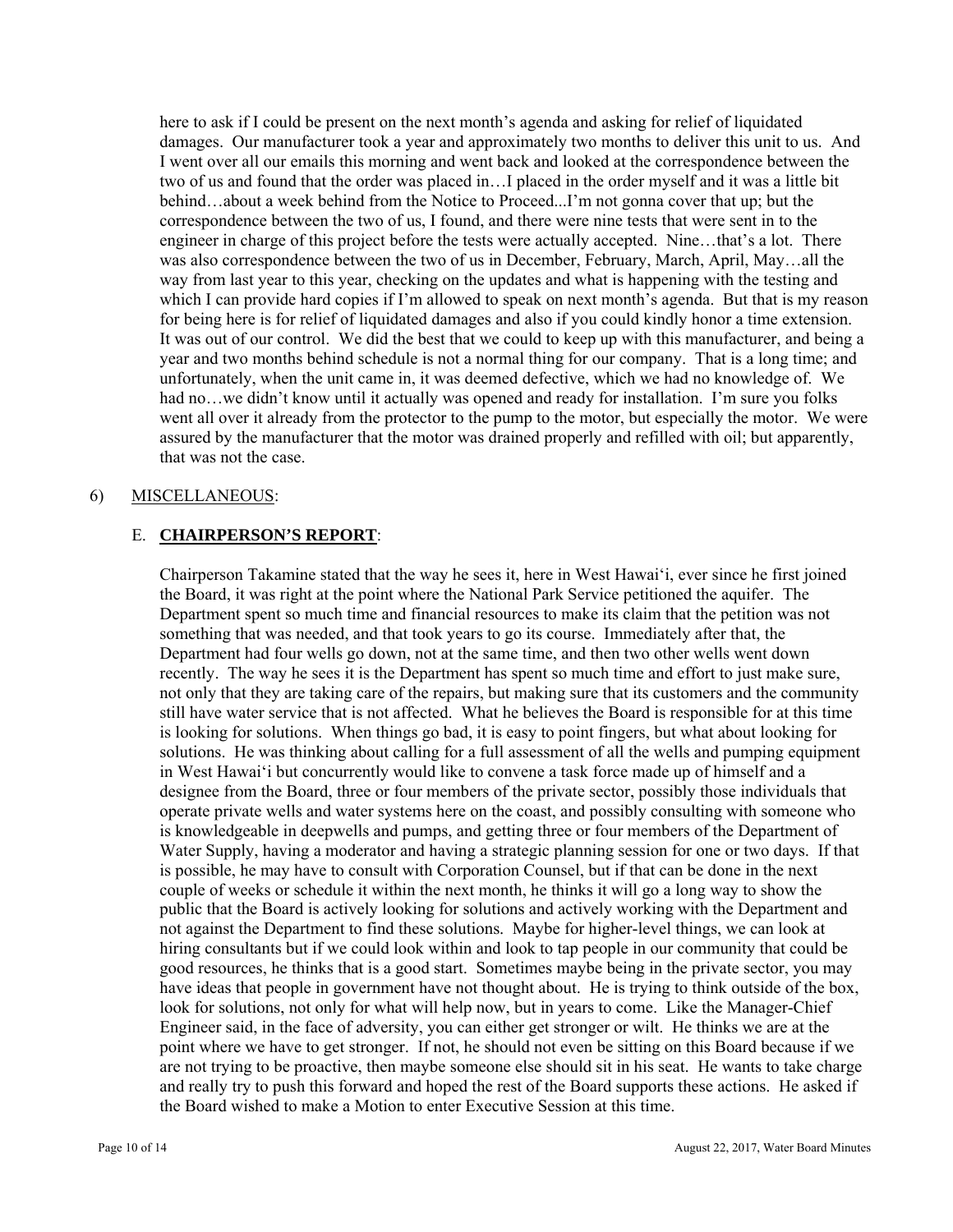ACTION TO ENTER EXECUTIVE SESSION: Mr. Scicchitano moved to enter into Executive Session, closed to the public, pursuant to Hawai'i Revised Statutes, Sections, 92-4 and 92-5(a)(4) for the purpose of consulting with the Water Board's attorney on questions and issues pertaining to the Water Board's powers, duties, privileges, immunities and liabilities; seconded by Ms. Wilson and carried unanimously by voice vote.

(Executive Session began at 11:00 a.m. and ended at 11:21 a.m.)

### 7) ANNOUNCEMENTS:

## 1. **Next Meeting:**

The next meeting of the Water Board will be held on September 26, 2017, at the Department of Water Supply, Operations Center Conference Room; 889 Leilani Street, Hilo, Hawai'i

### 2. **Following Meeting:**

October 24, 2017, at the Department of Water Supply, Operations Center Conference Room; 889 Leilani Street, Hilo, Hawai'i

### 3. **Site visit at 11:30 a.m. today:**

Site visit to Palani Ranch Deepwell to view and discuss the repair of a deepwell for informational and educational purposes. This portion of the meeting is limited to Board members pursuant to Hawai'i Revised Statutes § 92-3.1, as the site visit is necessary for the Board to gain an understanding of the magnitude and scope of repairs being performed on its deep well sites. As an active construction site, its location is unsafe for the public to attend. This limited meeting was unanimously approved by the Board at its July 25, 2017, Board meeting. Minutes of this site visit will be made available along with the general meeting minutes.

RECESS: The Board took a recess at 11:25 a.m. to proceed to the site. RECONVENE: The Board reconvened the meeting at 11:52 a.m. at the Palani Ranch Deepwell.

### **SITE VISIT**

Mr. Ching explained the scope of this project. The pipe stacked on the side is about four years old and most of it will be reused, except for ones that were below the water level, showing corrosion. New pipe is on its way to replace those. This is a straightforward repair. A new pump and motor are on their way, and most of the other materials on site will be reused, including electrical cable, which has been tested and passed. The age of the cable should be well within its service life.

In response to Mr. Elarionoff's question of whether that cable was the one that had broken last time, Mr. Ching stated it was not. This cable at the site, on the spool, is the electrical cable that sends power to the motor.

 hole with the pump and motor connected at the end of it, to below the water level. Mr. Elarionoff asked if it is on the outside of the pipe. He described the well head, which is a concrete head with the opening covered to keep any surface water or materials from getting in and for safety measures. From the well head, pipe is sent down the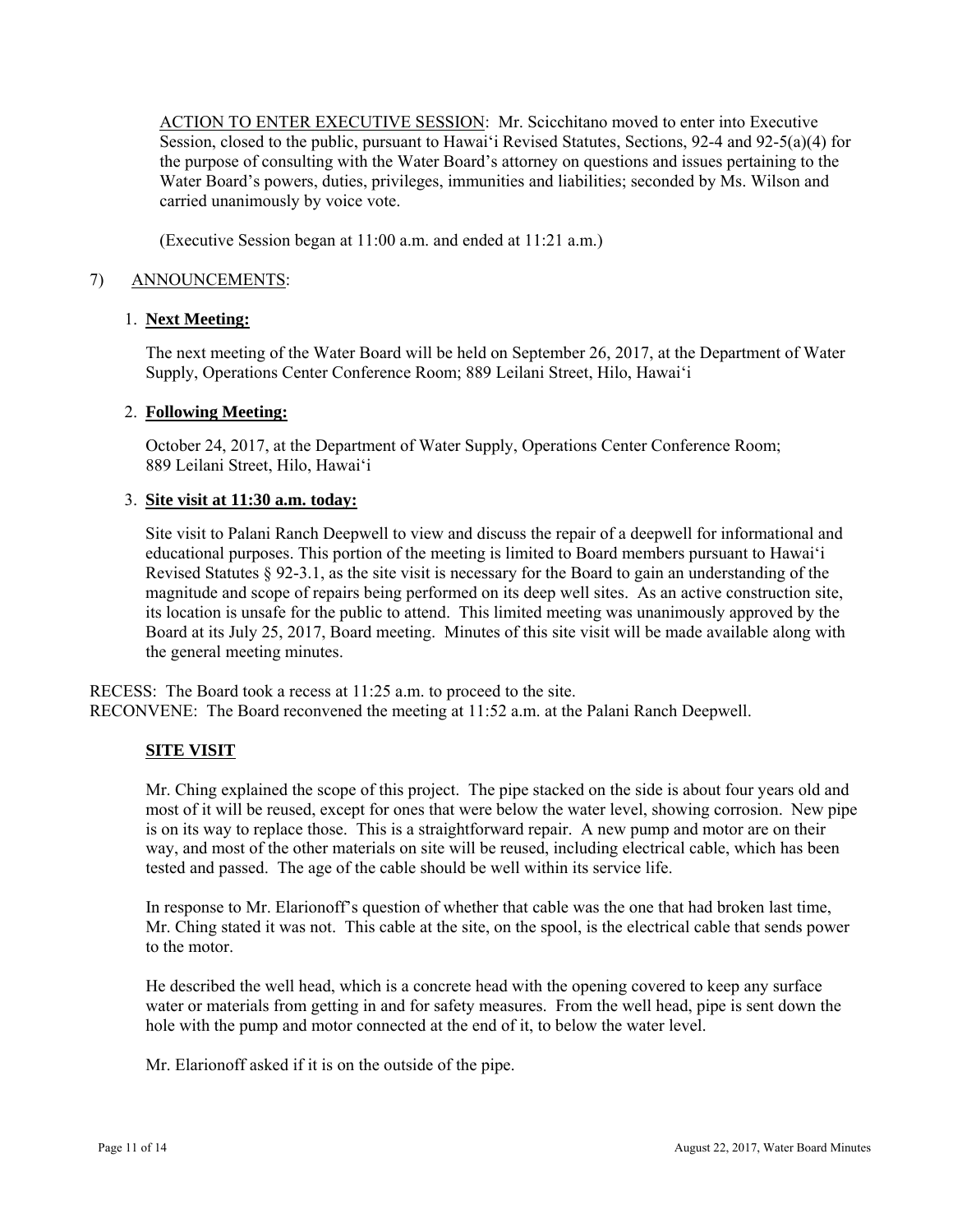Mr. Ching replied yes. There are grooves where it is basically twisted on the pipe at that point. Water goes through pump into the pipes and up to the surface. The Discharge Head for the well is where the water discharges out of the ground and then flows into the pipeline which is called the discharge pipe. Going through basics of the sequence of operations of the water, first it is purged out. The initial water that comes out of the well can contain some sediment. That is purged so it does not get into the tank (purge takes 5-8 minutes). That is controlled with the valve as shown by Mr. Young. Water flows into the sump and we get as much of the solids out as we can. It is still clean water, but we get the initial water out. After five to eight minutes, it starts going into the main pipe which leads through to the tank. There are several devices it goes through, one being the check valve so as not to undo what was just done, and then the electromagnetic flow meter.

Mr. Domingo asked if the motor and the pump components are sent to the bottom of the well or if they just rest there or are suspended with some type of hangers.

Mr. Ching replied it is supported in the well. It is not sitting at the bottom. He explained what the component was that Mr. Balog pointed to, which is a well transducer that tells what the water level of the well is without sending a logger down. You can see what the water level is from inside the control building and it is always tracking. You can see if a well is trending down and what the level is when it is running or when it is off. It is important to know, especially for the aquifer study. They also can send sounders down, which sense the water and sends out a beep.

In response to Mr. Balog's question if it ever sucks up rocks, Mr. Ching replied it is usually more dirt although small rocks can get through. However, there is a perforated casing where water comes into the cylinder. It protects from rocks getting sucked into the perforated casing. Usually at the bottom of the well, there are some sediments and some rocks, but we like to stay away from the bottom. He mentioned that the wells are cleaned upon every repair, which is called "brush and bail." To brush, a weight is sent down with a wire sticking off. It is pushed down until it can run smoothly along the casing surface. There is a solid casing and then a perforated casing below that where the water comes in. They are brushed to make sure all perforations are open and lets adequate flow into the casing. To bail means taking out what was brushed from the casing.

Mr. Domingo asked how deep the well is.

Mr. Ching replied it is about 1,600 feet to the water level; but to the bottom, it is 1,700 to 1,750 feet.

Ms. Wilson asked if the bottom of the well is enclosed or is it an open chasm, and she asked where the aquifer lens would be.

Mr. Ching replied that the casing goes down to a certain point. Sometimes, there is an open hole in which there is basically no casing--it is just the end of where the well contractor had drilled down.

Mr. Balog asked what is more common.

Mr. Ching replied there is usually some open hole at the bottom, usually 20 feet, plus or minus.

In response to Mr. Domingo's question of whether the casing rests on the well floor, Mr. Ching replied it goes almost to the bottom. The casing is connected to a metal plate covering the well.

Mr. Domingo asked about the diameter of the casing.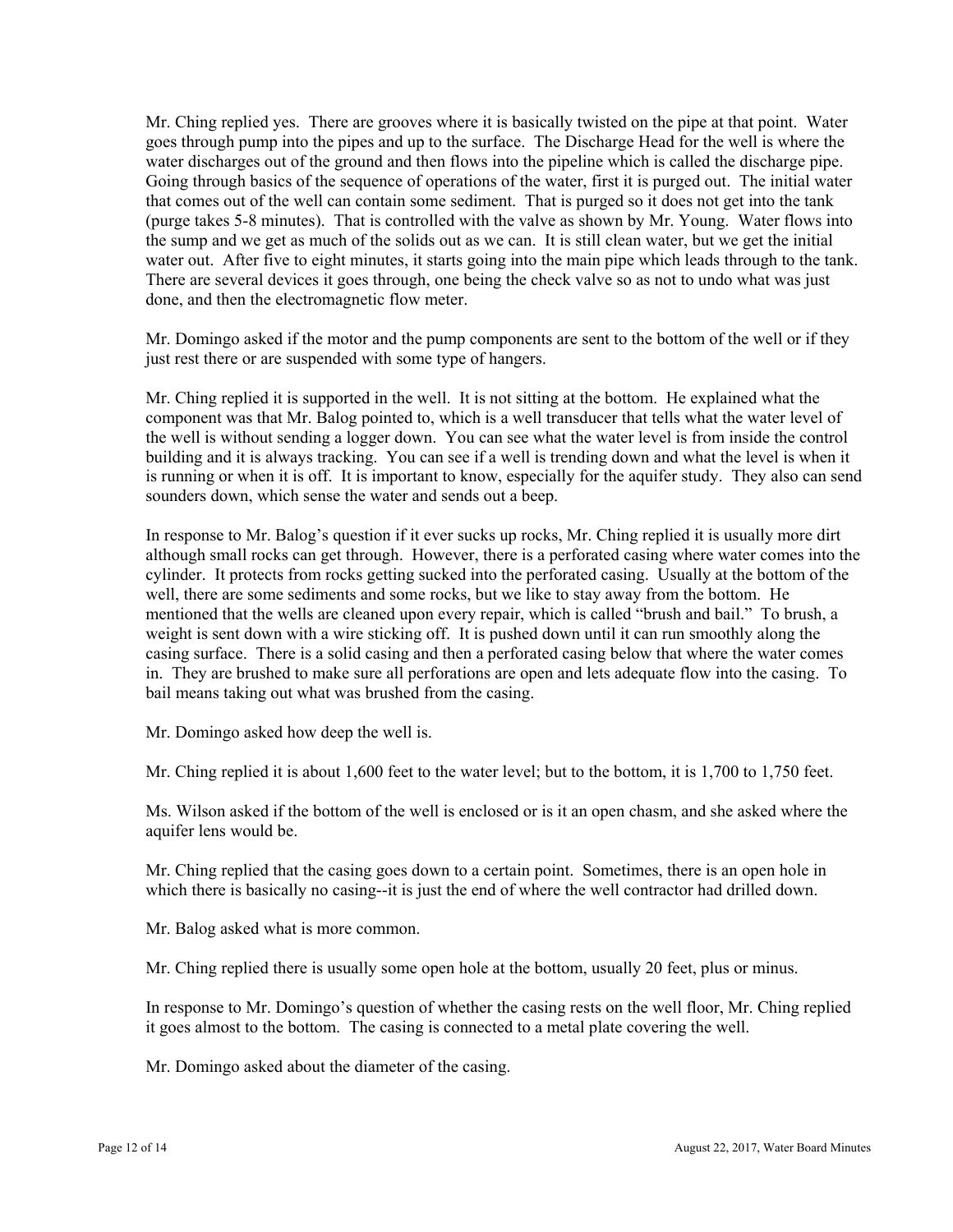Mr. Ching stated it is a 20-inch outside diameter casing. When looking at interchangeability, that is the challenge, whether the equipment for this well can fit one of the other wells.

Ms. Wilson asked about a pipe at the site, which looked to have cracks on the inside.

The Manager-Chief Engineer explained it is a steel pipe with a cement liner, which is for additional corrosion protection for the inside of the pipe. The cement coating does crack.

In response to Ms. Wilson's question of what the pipe would be connected to, Mr. Young replied it is connected to the discharge head.

Mr. Domingo asked what the "head" would be.

Mr. Ching replied this one is 1,640. Mr. Young added it is almost 710 pounds per square inch.

Mr. Ching stated that is the amount of pressure the pump has to produce in order to get water to the surface. You have to account for some loss due to friction of flow, but that is negligible compared to the elevation difference at this site.

Mr. Domingo mentioned the need for a secondary well to give it some redundancy.

The Manager-Chief Engineer stated that the hard part with drilling an additional well on an existing site is the proximity to the existing well. If you want to run two at the same time, you have to have them a certain distance apart.

Mr. Domingo mentioned if one breaks down, the other could be running. It may cost a lot of money but would be good for the Department.

Ms. Wilson asked if this well is one of the seven deepwells the Department has on the Kona side.

Mr. Ching replied it is one of the mauka high-level wells.

Mr. Elarionoff asked about the other well where four of the nine impellers gave out and asked why did the rest of the impellers not work.

Mr. Young replied the others were damaged too.

Mr. Ching added they were reusable. There was wear, but it was not where new impellers were needed. They could be polished and put back in service. However, in order to repair that existing pump, it would require having the manufacturer recast the impellers and bowls.

Mr. Elarionoff asked why four out of nine went out and the other five did not continue to pump water.

 which it did. It was reading high current. Mr. Ching explained that when the four on the top dropped down and hit the bowls, when that happens, you get more resistance which makes the motor work harder, which means it could overexert itself,

The Manager-Chief Engineer added that when that happens, the topside equipment and controls will not allow you to turn the motor on. The safeties are in place so you do not burn the motor and the topside equipment. He asked if there was a Variable Frequency Drive (VFD) at this site.